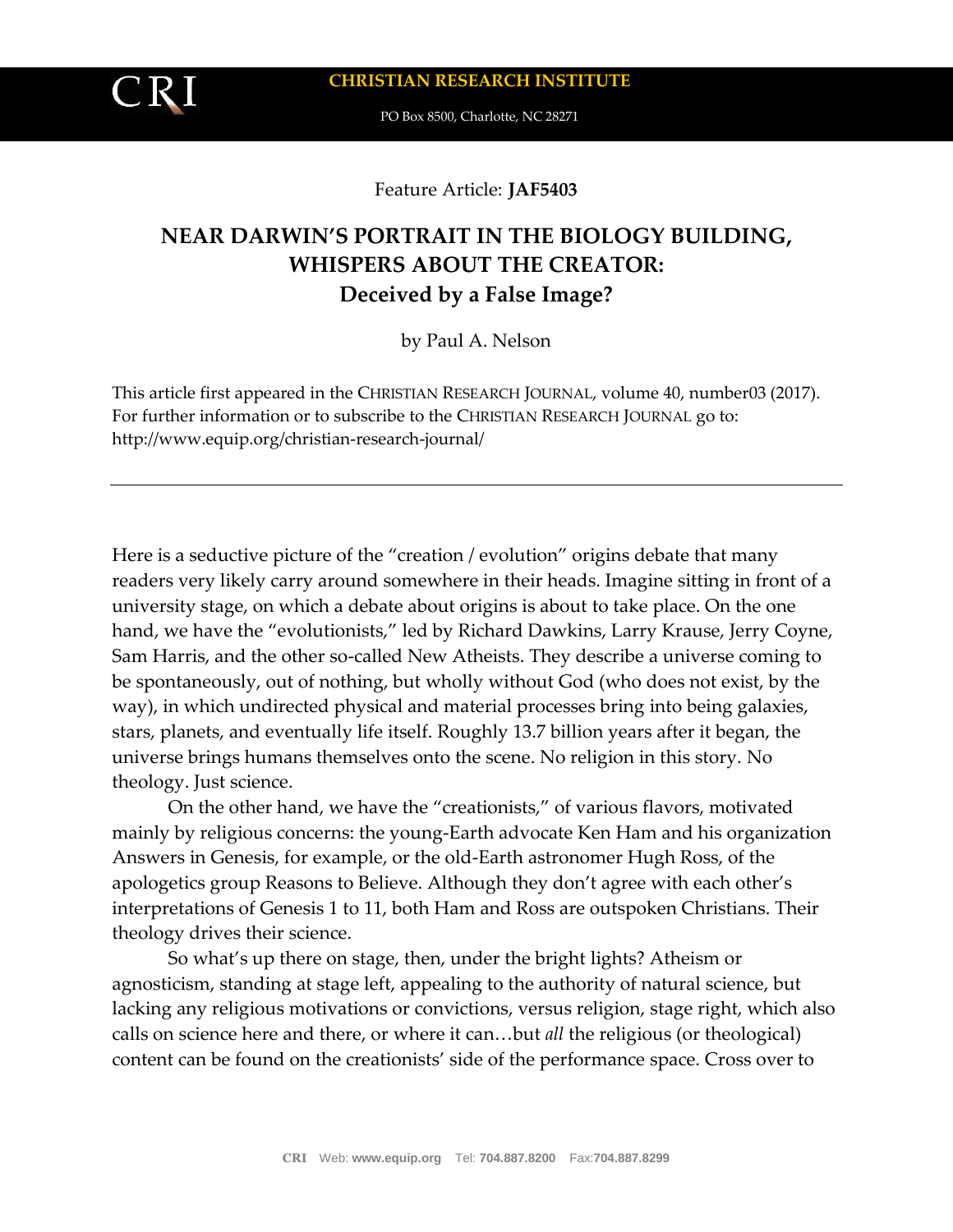where the atheists and agnostics are standing, at their podium, and the religious assumptions and presuppositions disappear entirely.

This picture would not be as seductive as it is if it did not draw on some measure of truth. But every false image that draws us in incorporates some truth, along with the underlying falsehood, to gain its attractiveness.

*The underlying falsehood in this case is the claim that all the religious content in the origins debate is located on the side of "creationism."* But evolution as a worldview — and as a scientific theory, for that matter  $-$  has from its inception been deeply entangled with theology. Consider, for instance, the following passage, from the late Harvard paleontologist Stephen Jay Gould's famous 1980 essay on the panda's thumb: "If God had designed a beautiful machine to reflect his wisdom and power, surely he would not have used a collection of parts generally fashioned for other purposes….Odd arrangements and funny solutions are the proof of evolution — paths that a sensible God would never tread but that a natural process, constrained by history, follows perforce.<sup>1</sup>

The God-talk here is not incidental to Gould's argument, or mere rhetorical embellishment. Analyze his argument in detail, as I have done, and its theological content plays an essential role for reaching the conclusion Gould wishes to make, namely, that pandas, and all other living things, evolved via an undirected process.<sup>2</sup>

But that's a discussion for another occasion. This article can be seen as a kind of intellectual warning beacon, or a brief cautionary tale, about how not to fall prey to the false image of "science versus religion" when confronting questions of origins. Recent scholarship — for instance, from my Biola University colleague Cornelius Hunter, and from St. Edwards University philosopher of science Stephen Dilley — has shown how evolutionary theory employs theological concepts and categories.<sup>3</sup> The false image of "science versus religion" is damaging because it misconstrues what the origins debate is really about, thereby placing Christians at a crippling disadvantage when they try to explain or defend their faith in a hostile culture. Hunter and Dilley correct the false image (as I did with Gould's panda's thumb essay) by analyzing the logic of evolutionary arguments, demonstrating that the premises of those arguments include theological assertions. "*Any Creator worthy of the name would have done*…" or "*Why would God have made*…" and indeed all similar phrases diagnose an appeal to theology. Once alerted to their existence, a perceptive observer will see such appeals everywhere in evolutionary writings, at the popular and technical levels.

## **WHEN YOU TALK ABOUT** *THAT,* **YOU CAN'T AVOID RELIGION**

For clarity's sake, we can have our take-home lesson now; you don't have to wait until the end of this article. If the question to be debated is "How did the universe and life come to be?" and one of the possible answers on the table is "They were created by a supreme intelligence, usually named 'God,'" then one cannot avoid engaging in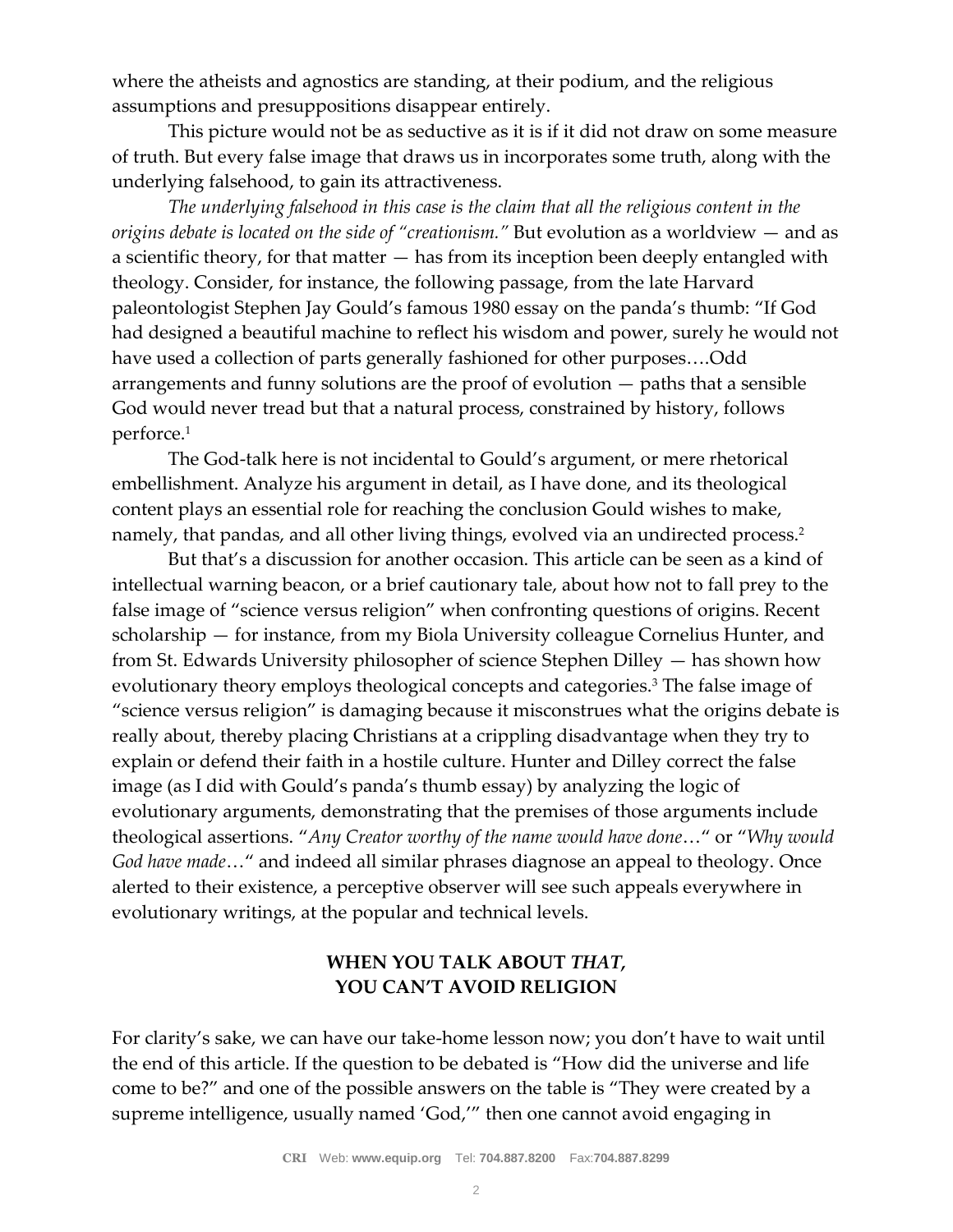theology — even if one's theology is couched in strictly negative terms. To claim that God, if He exists, would *not* do (whatever one's particular conception of God entails that He would not do) *is to make a theological claim*, even if one is personally an atheist or an agnostic. *Take home lesson*: if evolution employs God-talk for its support and justification, whether there are any theists on the scene or not, the theory and its proponents are committed to theology.

Suppose we define religion as "a set of beliefs concerning the cause, nature, and purpose of the universe, especially when considered as the creation of a superhuman agent or agencies," which is the first definition of the word found in my desk dictionary.<sup>4</sup> As Hunter has shown, if we accept this definition as a working description, what may appear at first glance to be outright atheism or philosophical naturalism, and thus, not to fall under the heading of "religion" — "the being known as 'God' does not exist" — turns out on closer inspection actually to be what Hunter calls "theological naturalism," where a God of a certain fashion is still most definitely hanging around. Under theological naturalism, a concept of God still hovers above the room, only he has now been rendered so remote and detached from the universe that he cannot interact with it in any detectable way. As Hunter explains, once one accepts theological naturalism, "God ought not intervene in the creation and care of the world. Nature should operate primarily, or even exclusively, via natural laws, and it is not exclusively God's design. Naturalism in the sciences did not arise from an empiricist urge [i.e., focus on the evidence]; it arose from several theological axioms and concerns."<sup>5</sup>

In his new book, *Darwinism as Religion*, historian and philosopher of science Michael Ruse lays this point open for inspection.<sup>6</sup> While Hunter looks broadly at the rise of theological naturalism in science taken generally, Ruse focuses on the origin and history of Darwinian evolutionary theory in particular. He argues that evolutionary theory began in the eighteenth century as a somewhat disreputable "pseudoscience," and then raised its status to "popular science" — books about evolution, for example, were best- sellers in Victorian England — but only in the mid-twentieth century did the theory achieve respectable professional standing, as a *bona fide* science.

Along the way, however, Ruse continues, "Evolutionary thinking became something more. It became a secular religion, in opposition to Christianity. In the second half of the nineteenth century and into the first part of the twentieth century Darwinian evolutionary thinking…became a belief system countering and substituting for the Christian religion: a new paradigm."<sup>7</sup>

Ruse adduces abundant evidence in support of this thesis by inspecting how authors such as the novelists George Eliot and Thomas Hardy used an evolutionary lens to interpret human behavior, morals, and the purpose of our existence. His theme is identical to the one I have already sketched: when Party A in a cultural debate talks about matters traditionally within the province of religion, and Party B, his opponent, engages those same matters, but from an opposing perspective, Mr. B is going to find it difficult (if not impossible) to avoid becoming entangled in religion himself. Ultimate commitments do not cease being ultimate when one changes perspective. Tell me you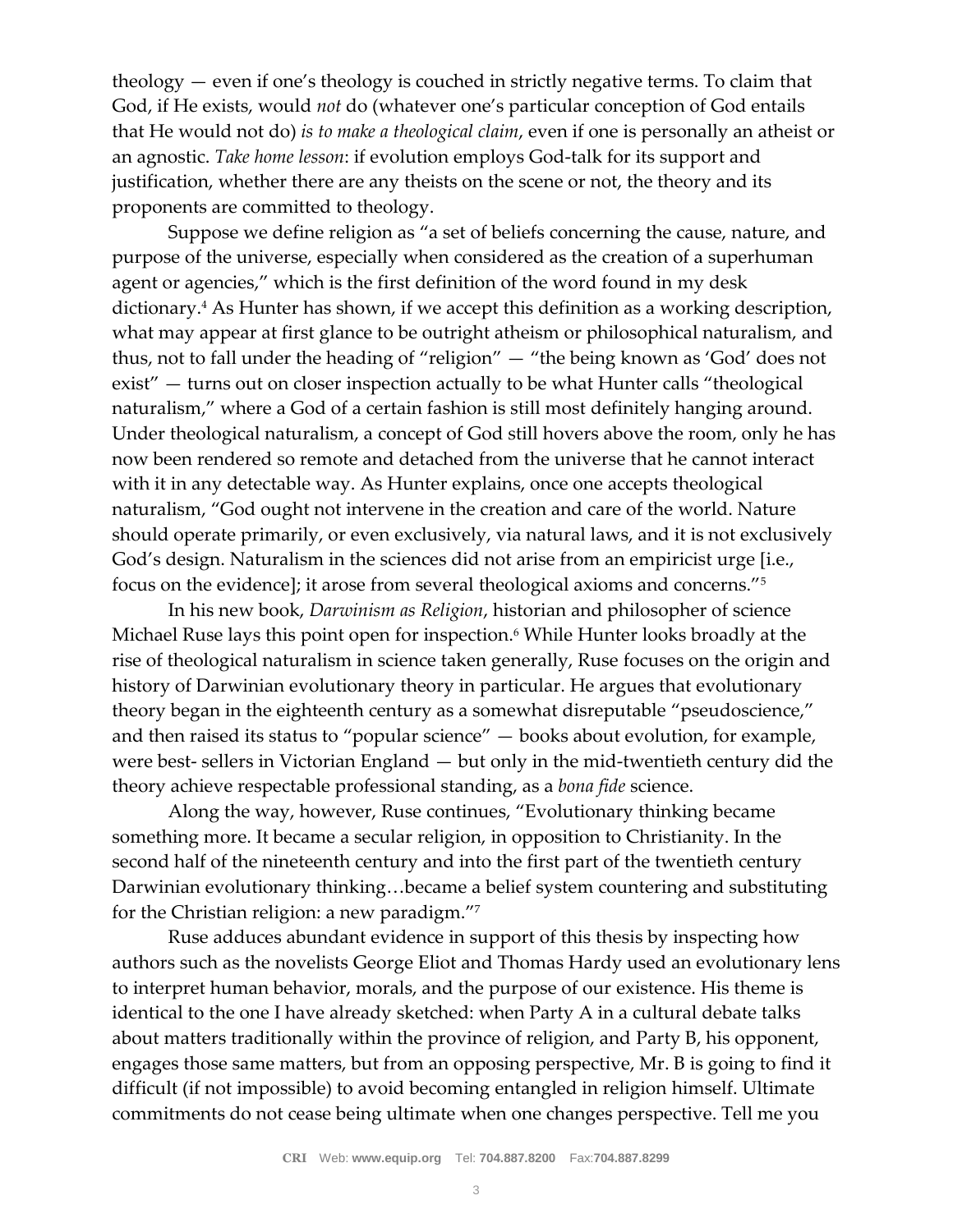don't "follow any religion," and after thirty minutes of Socratic dialogue, we will identify just what religion you follow.

Ruse ends his fascinating book with the following claim: "In the past 300 years, something really important has happened. People have come to see that there are no miracles, no Creator God pleased with the job He has done, no promise or guarantee that we humans are special. Like all other organisms, we have been produced by a long, slow, gradual process of change, of blind evolution and that is it."<sup>8</sup>

Speak for yourself, Michael.<sup>9</sup> Or look over your shoulder: here comes Robert Wright.

## **RELIGION NEVER REALLY GOES AWAY, BECAUSE IT CAN'T**

In December 2016, writing in the *New York Times*, science writer and public intellectual Robert Wright mused that maybe evolution has a "higher purpose" after all.<sup>10</sup> He was motivated to write his speculative piece after happening to watch, for the first time since it was taped, an interview he had conducted in the early 1990s with the late evolutionary biologist William Hamilton, an enormously influential figure in neo-Darwinian theory.

Although a thoroughgoing Darwinian and agnostic, Hamilton had surprised Wright in the interview by taking seriously the possibility that Earth was a "kind of zoo," as he put it, "for extraterrestrial beings who dwell out there somewhere." The biology of this planet is their ongoing intelligently designed experiment, into which, on rare occasions, they intervene. "And maybe," said Hamilton, "those are the miracles which the religious people like to so emphasize." While allowing that he put the idea forward "in an almost joking spirit," Hamilton stressed that "it's a kind of hypothesis that's very, very hard to dismiss."

In his article, Wright explains why: ultimate questions — why are we here, to what end is our existence, and so forth — once asked openly, will admit of a range of answers that cannot be foreclosed, except (I note) by someone in a position of control slamming his fist down on the tabletop and commanding us not to speak about them. In other words, by *stipulating* what topics we may discuss, an authority may cut off debate, but the questions will be alive in our minds nonetheless, only now with the added kick that we know they are forbidden fruit (so to speak). Questions can also become unfashionable, Wright observes, which turns out to be an even more effective way of censoring them.

Take, as an example, the hypothesis given wide currency in 2003 by philosopher Nick Bostrom, namely, that we are living in an intelligently designed simulation. "You may scoff," notes Wright — scoffing, of course, being a powerful form of social censorship — but with a bit of tailoring in language, Bostrom's hypothesis becomes technological, not theological in form, and hence "intellectually respectable."